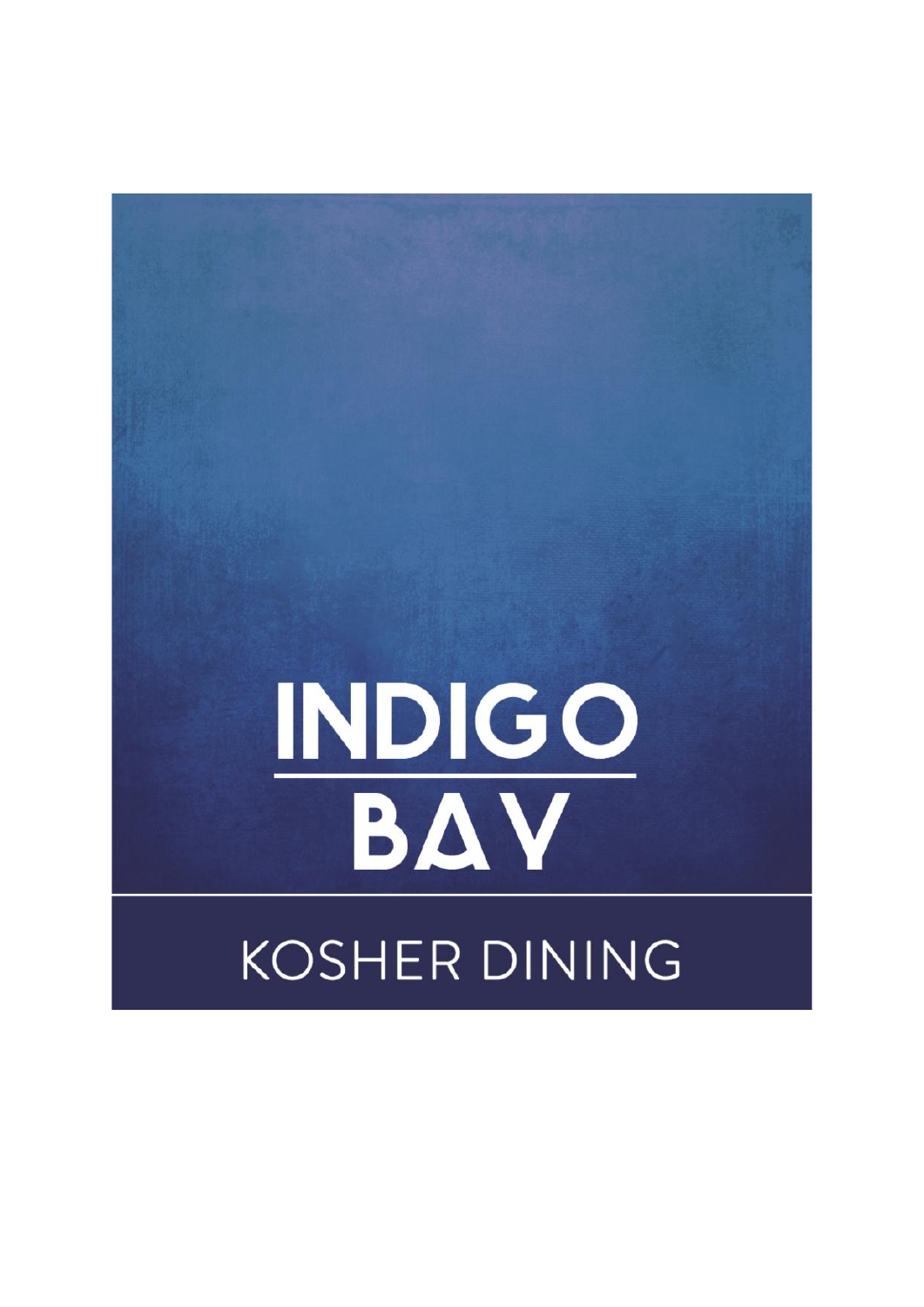## KOSHER MENU

## *by Indigo Bay*

**Our Kosher Kitchen is now permanent and will be open during all school holidays and on request during other times of the year.**

It gives us great pleasure to have you dine with us. We have created a menu for you in accordance with the laws of Kashrut all the while ensuring that each dish is flavourful and of the highest standard. We have sourced fresh local ingredients and have also bought in 100% kosher products to use in the creating of these dishes.

**We are a meat restaurant and the Masgicha running our kitchens is Joan Estrin working under the supervision of the Cape Town Beth Din. We are in consultation and under the guidance of Rabbi Maizels to ensure that all the requirements of Kashrut have been met.**

We truly hope you have a wonderful experience with us and should you have any enquiries about the kitchen or wish to find out more information about us please do not hesitate to call.

**Jorge Joan**

083 327 5724 073 140 5553

**ISLANDDINER<sup>"</sup>**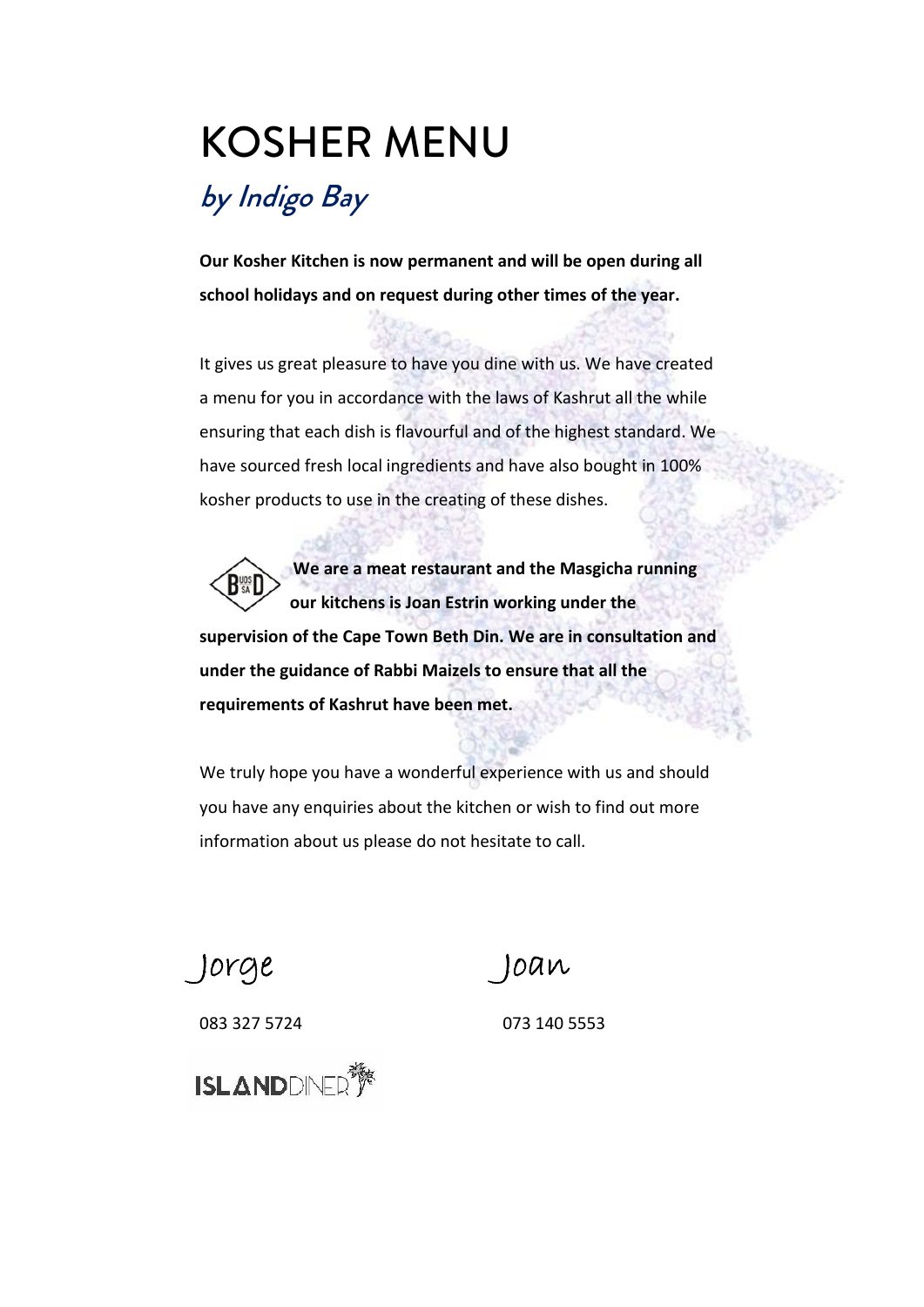## MEZZE AND SALADS

TRIO MEZZE SERVED WITH PITA **R98** HUMMUS, FALAFAL, MATBUCHO

#### **MEZE SIDES**

| <b>PICKLES</b>                             | <b>R25</b> |  |
|--------------------------------------------|------------|--|
| <b>OLIVES</b>                              | <b>R25</b> |  |
|                                            |            |  |
| <b>TABLE FRENCH SALAD</b>                  | <b>R85</b> |  |
| ISRAELI SALAD WITH AVO (POOL ORDERS)       | <b>R85</b> |  |
| CARROT, CABBAGE AND PINEAPPLE SALAD        | <b>R55</b> |  |
| LEMON AND HERB CHICKEN SALAD (POOL ORDERS) | <b>R98</b> |  |
|                                            |            |  |

MEALS SERVED WITH CHOICE OF CHIPS OR RICE/COUS COUS OR SIDE SALAD OR SEASONAL VEGETABLES

## VEGETARIAN

| FALAFAL IN PITA WITH SALAD AND TAHINA<br>(POOL ORDERS) | R 89 |  |
|--------------------------------------------------------|------|--|
| <b>VEGETARIAN BURGER AND CHIPS</b>                     | R 89 |  |
|                                                        |      |  |

## FISH

| CLASSIC FRESH HAKE TOPPED WITH TARTAR SAUCE<br>(POOL ORDERS) | <b>R110</b>      | on 08<br>jorger |
|--------------------------------------------------------------|------------------|-----------------|
| <b>GRILLED FILLET OF SALMON WITH FRESH DILL</b>              | R <sub>198</sub> |                 |
| <b>CATCH OF THE DAY</b>                                      | <b>SQ</b>        |                 |
| <b>FRIED GEFILTE CAKES</b>                                   | R 98             |                 |
|                                                              |                  |                 |

## SIDES

| <b>SEASONAL VEGETABLES</b> | <b>R55</b> |  |
|----------------------------|------------|--|
| CHIPS (POOL ORDERS)        | <b>R40</b> |  |
| <b>BAKED POTATO</b>        | <b>R25</b> |  |
| RICE/COUS COUS             | <b>R25</b> |  |
| <b>SIDE SALAD</b>          | <b>R55</b> |  |
| <b>EXTRA AVO SLICES</b>    | <b>R30</b> |  |
| <b>SAUCES</b>              | <b>R25</b> |  |
|                            |            |  |



# **PESACH 2017**

**Pesach Holiday** 

Contact Jorge for more info



**SHABBOS MEALS** (ORDERS BY THURSDAY 14H00)

**CHALLAH** (ORDERS BY THURSDAY 14H00)

COLLECTION BETWEEN 13HOO AND 15H00 FRIDAYS